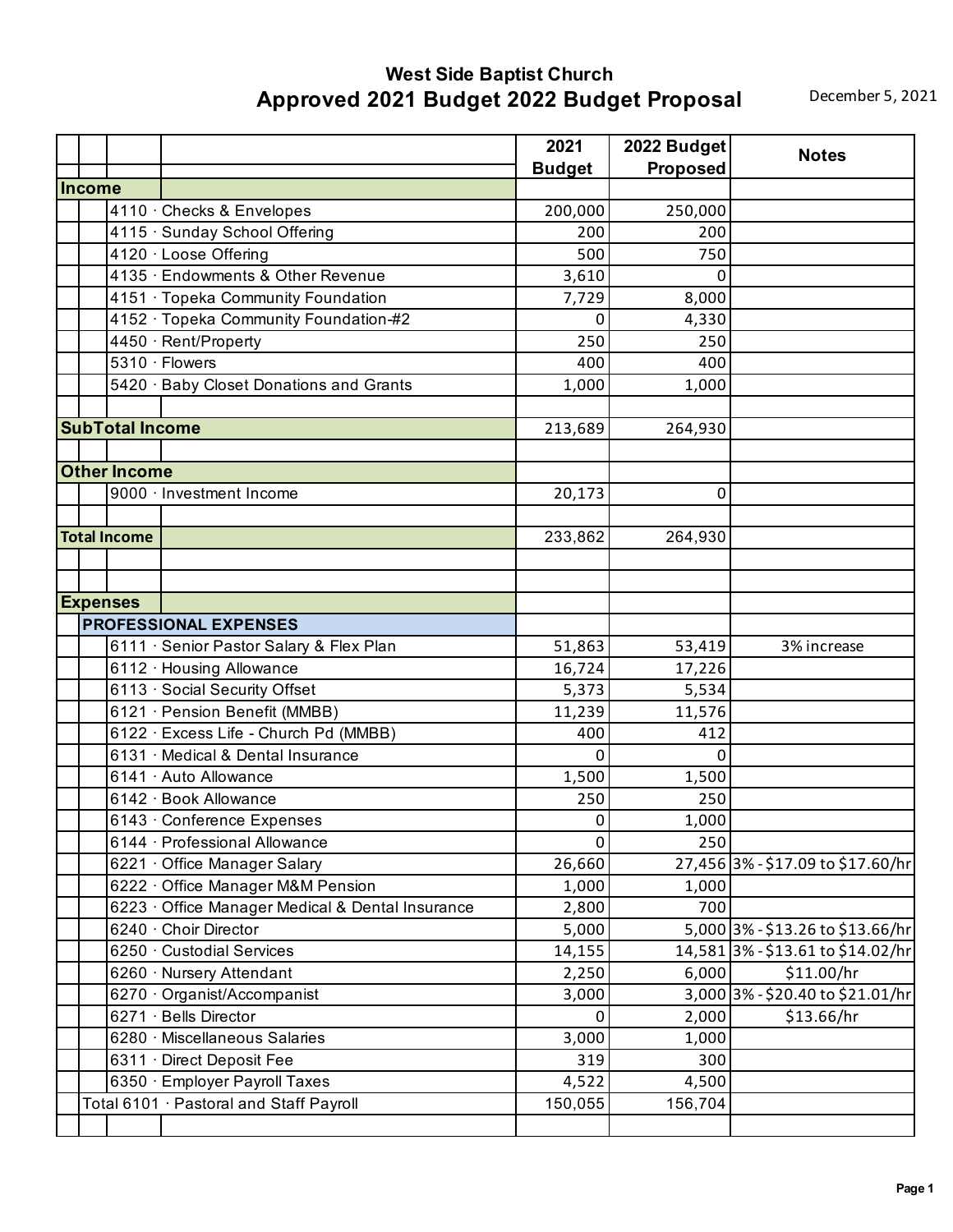## **West Side Baptist Church Approved 2021 Budget 2022 Budget Proposal** December 5, 2021

|  |                                                     | 2021          | -- - - - <b>-</b> - - -<br>2022 Budget |              |
|--|-----------------------------------------------------|---------------|----------------------------------------|--------------|
|  |                                                     | <b>Budget</b> | Proposed                               | <b>Notes</b> |
|  | 7000 · MISSION GIVING                               |               |                                        |              |
|  | $\overline{7101}$ ABCCR                             | 10,050        | 10,050                                 |              |
|  | 7110 · ABWM                                         | 50            | 200                                    |              |
|  | 7110 - Missions for Murrow Trip                     | 1,200         | 1,050                                  |              |
|  | 8440 · Mission Education                            | 50            | 50                                     |              |
|  | Total 7000 · MISSION GIVING                         | 11,350        | 11,350                                 |              |
|  |                                                     |               |                                        |              |
|  |                                                     |               |                                        |              |
|  | 7500 · STEWARDSHIP                                  |               |                                        |              |
|  | 7511 · New Equipment/Furniture                      | 250           | 250                                    |              |
|  | 7520 · Insurance                                    | 9,500         | 9,900                                  |              |
|  |                                                     |               |                                        |              |
|  | 7530 · Facility Operations                          | 3,000         | 3,100                                  |              |
|  | 7540 · Technology Operations                        | 1,000         | 1,000                                  |              |
|  | 7550 · Capital Contingency                          | 1,000         | 1,000                                  |              |
|  | 7570 · Stewardship Program                          | 500           | 500                                    |              |
|  | 7625 Office Operations                              | 10,000        | 6,500                                  |              |
|  | 7629 · Phone/Internet (previously in #7625)         |               | 4,200                                  |              |
|  | 7651 · Van Operating Costs                          | 500           | 500                                    |              |
|  | 7652 · Van Tags/Taxes                               | 400           | 400                                    |              |
|  | $7653 \cdot$ Van Insurance                          | 650           | 650                                    |              |
|  | 7655 · Van Repairs/Maintenance                      | 1,000         | 1,000                                  |              |
|  | 7710 · Building Facility Maintenance                | 13,000        | 13,000                                 |              |
|  | 7720 · Minor Maintenance/Improvements               | 2,000         | 2,000                                  |              |
|  | 7730 · Organ/Piano Maintenance                      | 800           | 600                                    |              |
|  | 7810 · Utilities - Electricity                      | 8,500         | 9,500                                  |              |
|  | 7820 · Utilities - Gas                              | 7,500         | 8,500                                  |              |
|  | 7840 · Utilities - Trash                            | 540           | 540                                    |              |
|  | 7850 · Utilities - Water/Sewer                      | 1,200         | 1,600                                  |              |
|  | 7900 · Misc Exp - Stewardship                       | 0             | 1,000                                  |              |
|  | Total 7500 · STEWARDSHIP                            | 61,340        | 65,740                                 |              |
|  |                                                     |               |                                        |              |
|  |                                                     |               |                                        |              |
|  | 8100 · CHRISTIAN EDUCATION                          |               |                                        |              |
|  | 8110 · Camping Program (Scholarships)               | 0             | 600                                    |              |
|  | 8120 · Children's Committee (Children's Church)     | 50            | 0                                      |              |
|  | 8125 · Nursery Supplies                             | 50            | 0                                      |              |
|  | 8150 · Sunday School Supplies (Curriculum/Supplies) | 800           | 400                                    |              |
|  | 8155 · VBS/Summer Program                           | 1,000         | 1,000                                  |              |
|  | 8160 WWW Meals                                      | 1,000         | 1,000                                  |              |
|  | 8165 WWW Program (Curriculum & Supplies)            | 450           | 300                                    |              |
|  | 8180 · Kids Activities & Graduation gifts           | 450           | 250                                    |              |
|  | 8190 · American Baptist College Scholarship         | 12,000        | 12,000                                 |              |
|  | Total 8100 · CHRISTIAN EDUCATION                    | 15,800        | 15,550                                 |              |
|  |                                                     |               |                                        |              |
|  |                                                     |               |                                        |              |